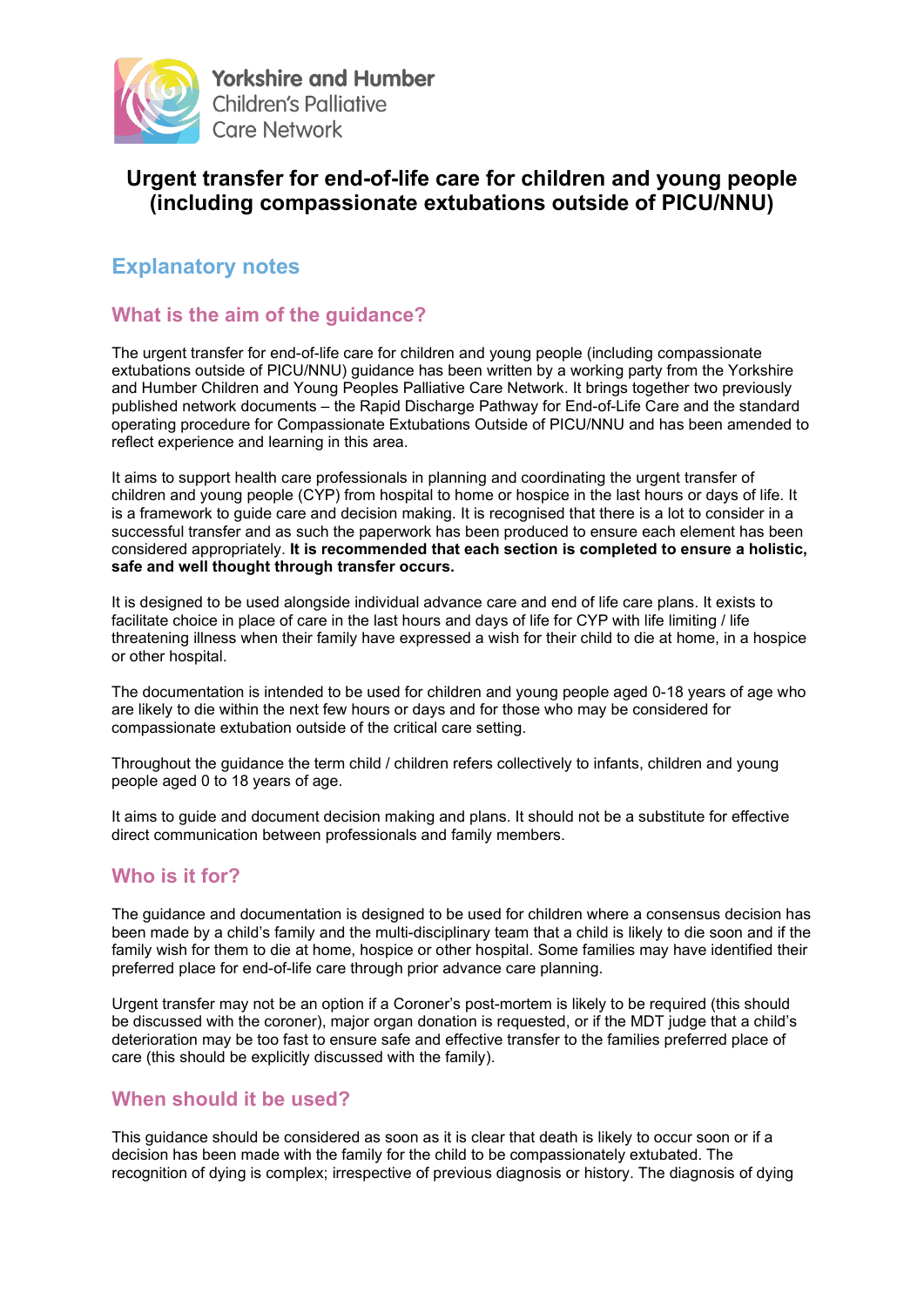

should be made by the MDT and the decision to consider an urgent transfer from hospital will need a fast response from the MDT in hospital, community, hospice or local hospital.

Prior to discussing choices with the family it is essential to liaise with other agencies (specialist palliative care services; community nursing; hospice; local hospital, and transport teams) to discuss the possible options for urgent discharge. This should include whether or not end of life care at home is an option and if there is access to 24-hour support locally. Children's hospices may be the preferred option for end-of-life care if there is limited community support, if a child has complex health needs, or if the child and family are already known to the hospice.

It is important to be realistic about the time frame needed to organise an urgent transfer for end-of-life care, particularly when care is complex. The family need to be involved and kept informed about all decision and plans of care, including any changes that are made to that plan.

### **Additional support and advice**

Additional support and advice in completing this document or for palliative care and symptom management advice can be obtained from any of the 4 children's hospices in the region.

Bluebell Wood Children's Hospice **01909 517 369 /360** Forget Me Not Children's Hospice **01484 411 042 / 040** Martin House Children's Hospice **01937 844 836**<br>St Andrews Children's Hospice **01472 350 908 St Andrews Children's Hospice** 

For Leeds Children's Hospital please contact either the Palliative Care team on **0113 3923507**, the Children's Haematology & Oncology Outreach Team **0113 3922323**, or page the Children's Oncology Macmillan Nurse Specialist on call via switchboard or ward L31. Please note, that the Oncology Outreach team can provide help and support, in particular with syringe drivers, including for nononcological patients.

For Sheffield Children's Hospital please contact **0114 2717633** for the Palliative Nurse Specialist, which in absence is diverted to the Helena specialist nursing team (**0114 22 60600**) [covered 7 days a week 8am-5pm]. The Paediatric Oncology Outreach Nurse Specialists (POONS) number is **0114 2717588**, (ward 6, 0114 2717309, out of hours). They do not generally cover non-oncology patients but would be happy to advise in an emergency.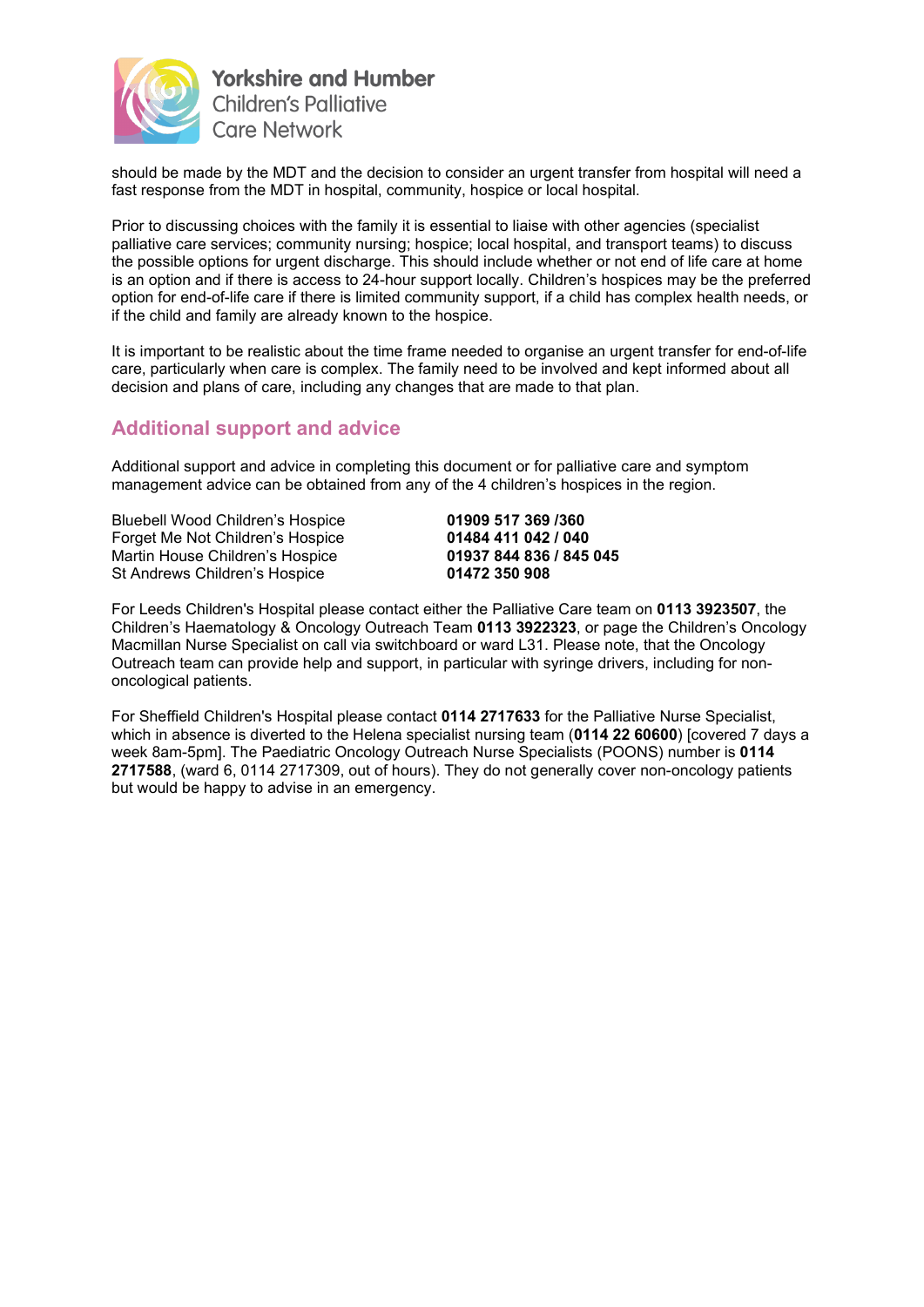

# **Guidance notes**

### **Decision making**

#### **Introducing the possibility of urgent transfer to the family**

This should ideally be done by the child's Lead Consultant but may be introduced by the medical team caring for the child when end of life is imminent. It is the responsibility of the Lead Consultant to ensure that the responsibility for coordinating the discharge is handed over to a lead professional, this may be the senior nurse on duty, specialist nurse, specialist children's palliative care services where they exist or the children's community nurse.

The health professional coordinating the discharge should ensure good communication occurs and that at each stage the family, community/hospice staff are kept up to date.

For children who will have compassionate extubation discuss with the family who will extubate their child and the timing of this following transfer.

**The documentation once completed should be copied and kept in the patients notes. The original is given to the family and a copy sent to the principal care team.** 

#### **Decision to plan for urgent transfer**

It is essential that there is clear documentation of the multi-disciplinary decision for end-of-life care. This must be recorded by the lead treating physician who must clearly document if there is a need for a Coroner's pot-mortem and whether or not the child is a potential organ donor.

Prior to discussing with the family, it is essential to identify the level of end-of-life care support that is available locally. Discuss options for urgent transfer with community and or hospice services before offering the option to the family. These discussions must include parallel planning (see below) in ALL cases.

Ideally this should include access to 24-hour on call advice or care and support in the home. Whilst access to 24-hour support is strongly preferred if it is not available this will not necessarily prevent discharge. Families, however, must be made aware of this and understand what support will be provided.

Document all demographic details of the child and family, the community team, hospice, GP, AHP's and other support services that are or will be involved with the child and family on discharge.

Offer referral for support from the hospital chaplaincy service.

#### **Timing of transfer**

With good communication and collaborative working it has been possible to complete transfers quickly, even within hours. However, it should also be recognised that appropriate levels of planning including robust parallel planning and ensuring adequate community support, medications and equipment may mean that this process can take significantly longer, often days. Whilst speed is often desired it should never be prioritised over safety and adequate plans. Reflecting on previous cases this has even warranted a change in the name of paperwork from 'Rapid' to 'Urgent' reflecting a recognition that it may be urgent but not always immediate. Families and professionals should be made aware of this fact to ensure a sense of realism and appreciation of what is involved. The stability of the patient, wishes of the family and the risks of delay (or transfer) must all be taken in to consideration and adequately communicated with the family and the professionals involved to ensure informed collaborative decision making.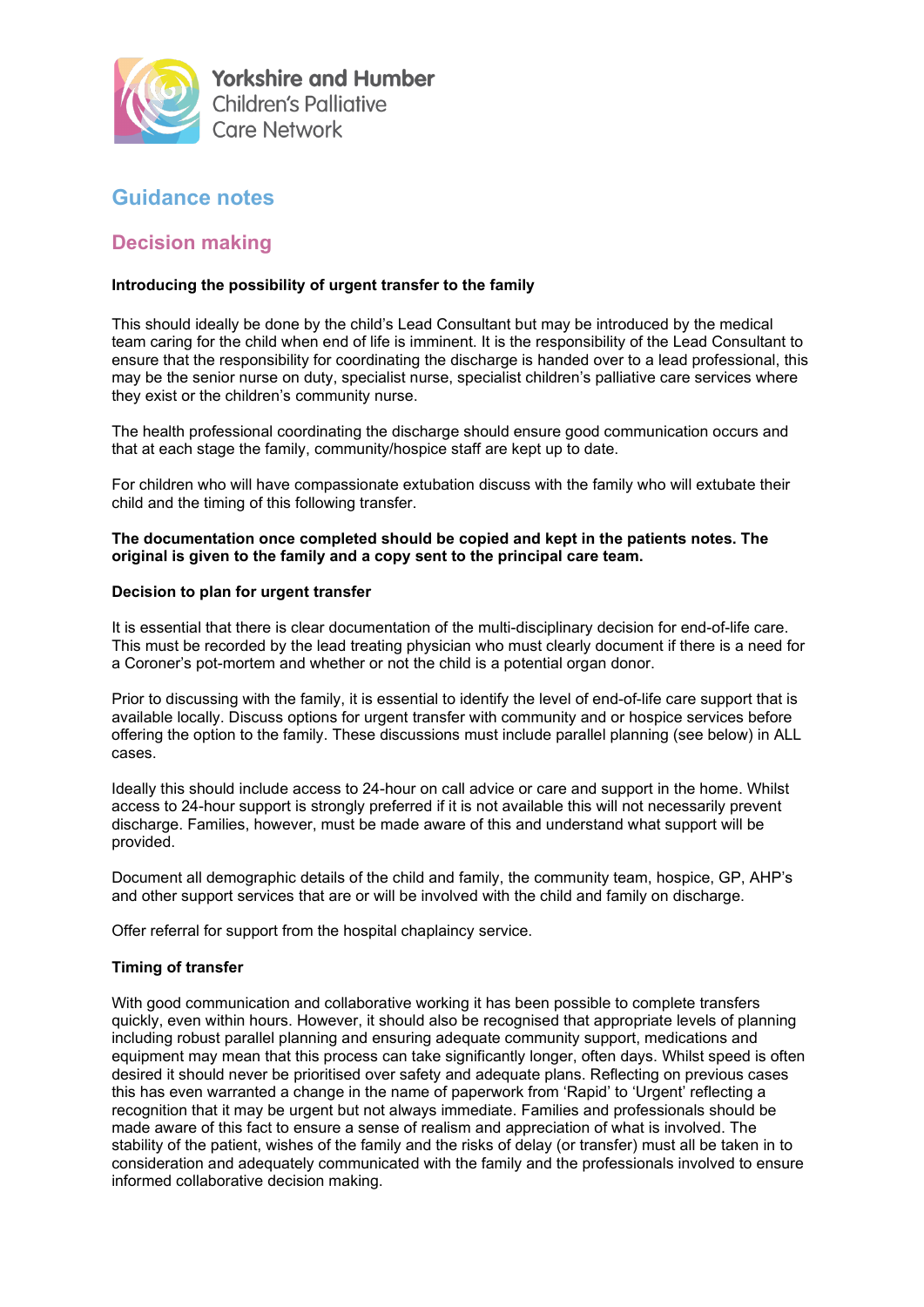

#### **Planning for transfer**

It is important that the Lead treating physician makes early contact with the Community Paediatrician/GP/ community nursing teams/Hospice. Although the death of the child might be expected imminently, it is important that parallel planning is made with the outside agencies (and appropriate specialist teams) for the continuing care and support of the child and family in case the child survives. A lead professional responsible for the discharge process should be identified.

## **Communication with the family**

When communicating with the family it is important the following information is shared with the family, so they fully understand and are in agreement with the plans being made.

#### **Non-essential medication/equipment discussed and discontinued**

The aim of care to ensure that comfort and dignity as a priority for the child should be discussed with the family, and that it may be appropriate to reduce or stop monitoring, remove lines and discontinue some drugs. Although as mentioned, please consider what would / should happen if the child survives and what medications / equipment should be recommenced including ensuring they are provided (or planned how to source) in the event of survival.

#### **Pain and symptom management**

A plan to manage symptoms should be discussed and agreed with the family. This may have previously been documented in an advance care plan. This plan should be documented and shared with all professionals involved in the care of the child. The responsibility in developing the plan will be influenced by the teams involved in care. This may be a specialist children's palliative care team in the hospital or community, hospice services or the treating physician.

#### **The anticipated symptoms as death approaches**

The family should be offered the opportunity to discuss how they may expect their child to die and how they may change over the next few hours/days as death approaches. This could include how they may look, change in colour, changes in breathing pattern, possible noisy breathing, secretions, agitation etc and how these symptoms would be managed.

#### **Local team to support family**

The family should be made aware of the professionals who will be available to support them once leaving the hospital. Contact telephone numbers must be recorded in the pathway paperwork and given to the family at discharge.

#### **Who will verify the child's death**

It is important to clarify who will be available to verify the child's death, particularly if the death occurs out of hours. Where possible, it should be someone known to the family.

#### **Who will certify the child's death**

The Medical Certificate of Cause of Death can only be completed by a doctor who has looked after the child during their last illness. This is usually interpreted as a doctor who has seen the child within the last 4 weeks of life (correct at the time of writing, but please check with appropriate guidance). The doctor who completes the medical certificate of cause of death does not have to see the child after death if the death has been verified by another professional. If no doctor has seen the child in the last 28 days then the coroner must be informed. He or she may authorise the issue of a death certificate or initiate further investigations.

In order to facilitate certification of death following urgent transfer home it is essential that, prior to discharge, **a senior doctor is identified from the hospital who is willing to issue the certificate of cause of death**, if the child dies before they have been seen by a doctor at their discharge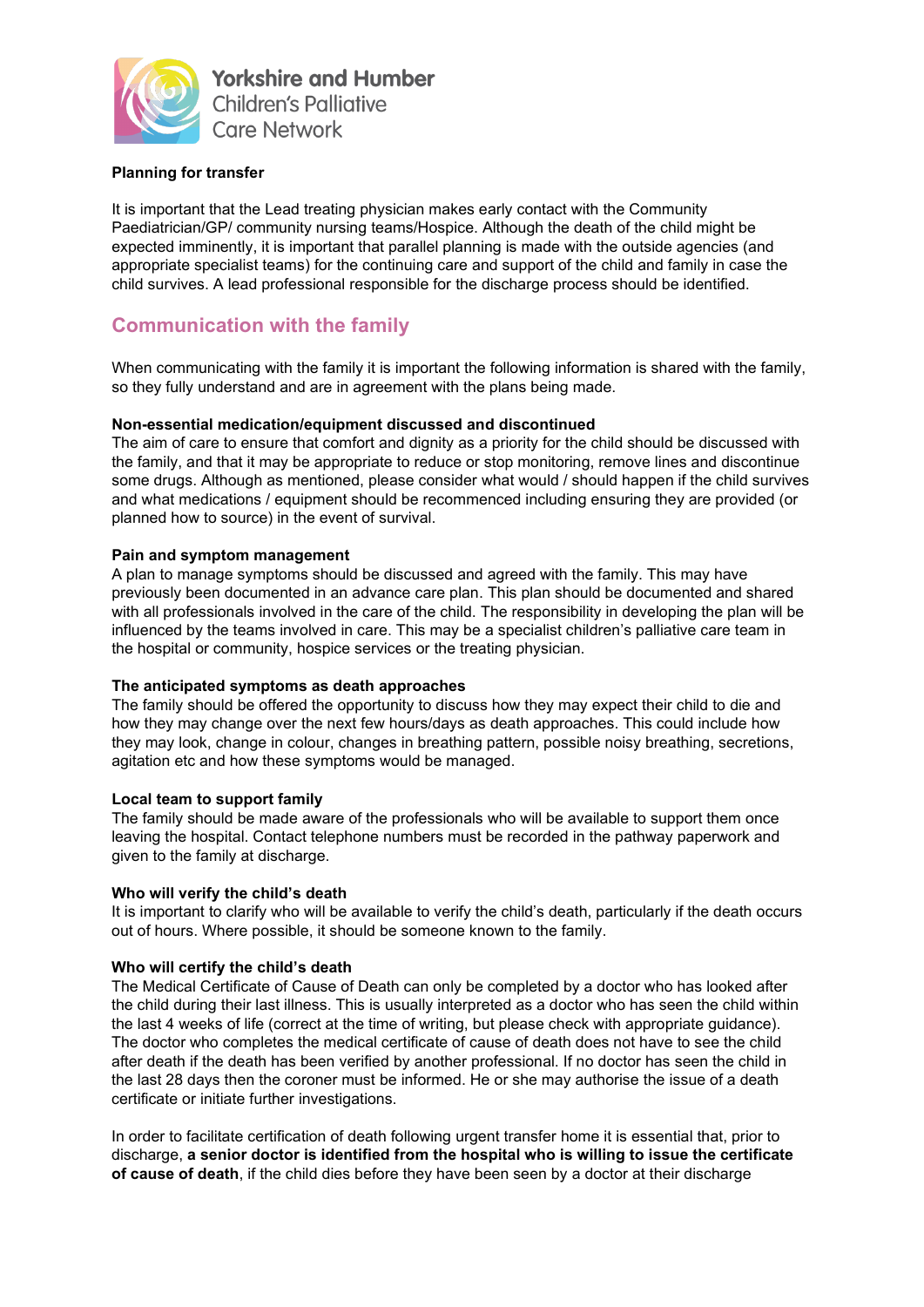

destination. This doctor's name and contact details must be documented on the documentation. It is the responsibility of the team caring for the child at home to notify this named doctor as soon as possible after the child's death.

Prior to discharge the named doctor at the discharge destination (GP / Community Paediatrician / Hospice Doctor) should be contacted. This person should be asked to review the child following transfer to facilitate optimum care of the child and family and to take over the responsibility of verifying and issuing the certificate of cause of death when required. It is good practice (and there is space on the paperwork) to agree a cause of death before the transfer, with the obvious caveat that this may change depending upon circumstances following transfer.

#### **Parallel planning**

The family should be made aware of the possibility that their child may not die rapidly following discharge from hospital. They should be aware of who to contact for concerns about symptoms in their child. Appropriate plans should be made on how to manage the child in the event of survival. Some examples include feeding, medications to restart, whether readmission to hospital is appropriate and ongoing longer term care options (please include community teams and continuing care in these discussions as early as possible to know what may or may not be possible). Parallel planning is ALWAYS necessary, it is rarely the case where the outcome is absolutely definitive.

#### **Organ/tissue donation**

If a family in partnership with the child's physician has requested organ donation, **urgent discharge for EOL care cannot occur**. For some children organ and tissue donation may not be possible because of a child's underlying diagnosis. Advice and support can be sought from the Organ Donation Service 0117 975 7575.

If a family in partnership with the child's Physician wishes to request tissue donation; a discussion with The National Blood Service (NBS) on call Tissue Donation Nurse on 0800 432 0559 is essential in assessing if tissue donation is an appropriate option after death. The assessment will identify medical suitability as well as determine the logistical arrangements that will need to be made in order to retrieve donated tissues after the child has died. It will be the responsibility of the NBS Tissue Donation Service to gain consent for tissue donation and to coordinate all aspects of the tissue retrieval following the child's death.

#### **Post mortem**

If there is any concern expressed around the cause of death from either medical staff or the child's family, the coroner must be informed as soon as possible in order to identify the type of post mortem and any specific requirements. **This may be a limiting factor for urgent transfer for end-of-life care to occur.** 

If a family or the child's physician in partnership with the family has identified the need or request for a post mortem following a child's death, this will normally be a hospital post mortem and the coroner does not need to be informed. The arrangements for PM and consent need to be obtained and organised prior to discharge. It will also be necessary to organise transportation back to the hospital.

### **Sharing information**

#### **ReSPECT/Limitation of treatment agreement (LOTA)**

Ensure that the family are aware of the plan for their child's care and treatment. This should be documented on a Limitation of Treatment Agreement (LOTA) or ReSPECT form. This should be shared with the named local physician and nursing team. The completed original document should accompany the child on discharge and the transport team be made aware of its contents.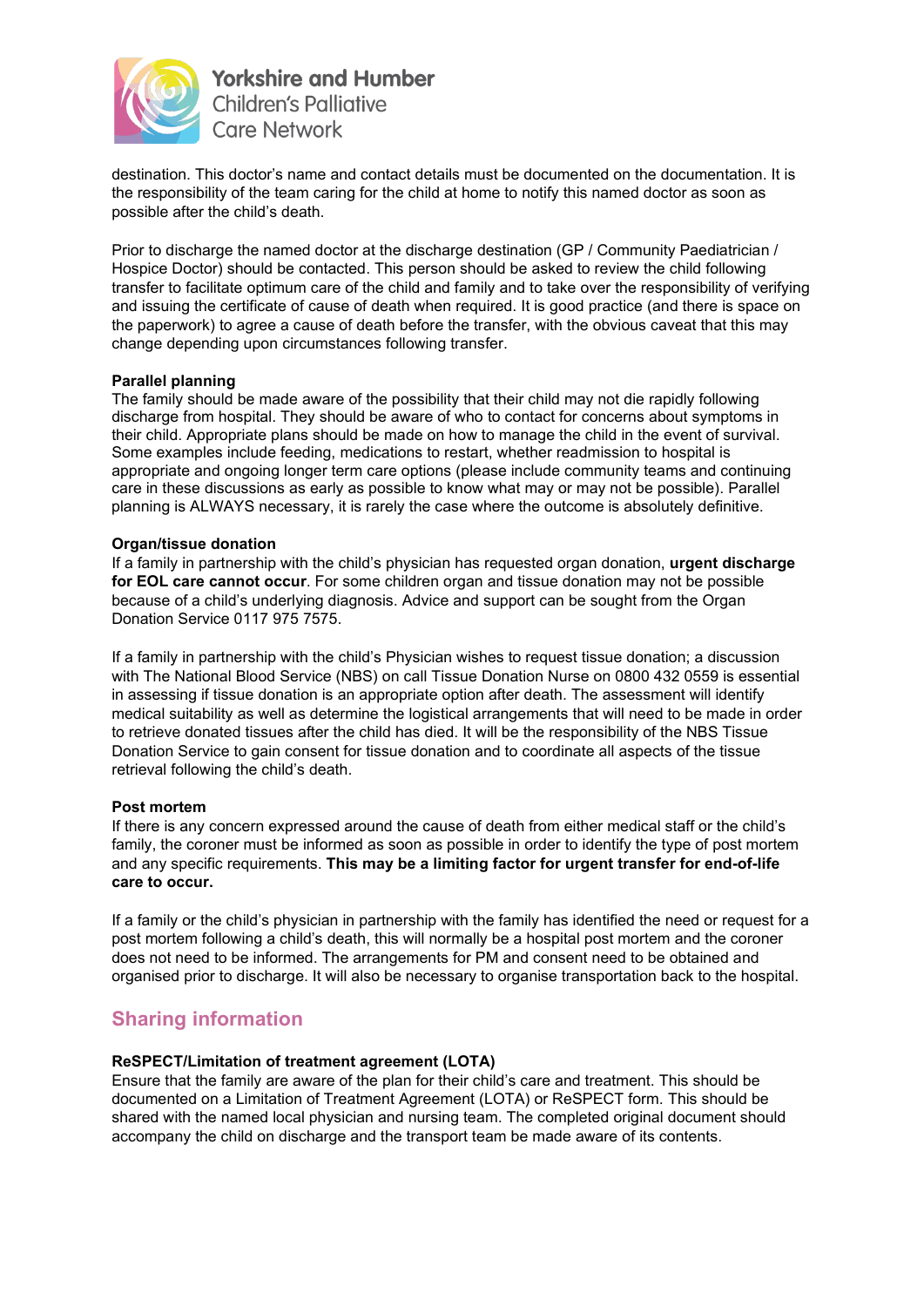

#### **End of life and symptom management plan**

This should be agreed and documented prior to discharge, and shared with the named local physician and nursing team. In some instances the local service may be responsible for generating the plan. If this is the case this should be shared with the hospital team.

Current and anticipated drugs should be provided and an administration prescription for them should be completed. The prescription and medications should accompany the child home. A **minimum** of 48 hours supply should be dispensed (allowing for the possibility of escalating symptoms) and potentially longer, particularly if occurring before a weekend / bank holidays.

#### **Nutrition and feeding plan**

If required an agreed feeding plan should be completed and shared with the family. This should be shared with the named local physician and nursing team. The completed original document, initial supply of feeds and administration equipment should accompany the child on discharge.

## **Practicalities (see also discharge paperwork for other prompts)**

#### **Oxygen and HOOF form**

This needs to be completed and faxed/emailed to the appropriate supplier or completed via the oxygen company's online portal. Consent to share information with the supplier must also be sought from the family. The HOOF must be completed following the guidance notes on the document. If the child is being transferred to a hospice this should be discussed with the hospice team first.

#### **Equipment**

Plan early with the Community or Hospice service and clearly document who is responsible for supplying what. The hospital would normally be expected to send home enough supplies for a minimum of 48 hrs and ideally 72 hrs. Be aware of week-end and Bank holidays when community/Hospice teams will struggle to get supplies. Pharmacy will also need to be informed as soon as possible to enable them to get drugs ready for discharge

### **Transportation**

Plan as early as possible if the Yorkshire Ambulance or Embrace Service is involved. The service should be made aware of the child's DNACPR status and equipment requirements. The ambulance crew will need copies of the transfer document and the ReSPECT/LOTA form. The Yorkshire Ambulance service aims to provide an urgent discharge service for end-of-life care within three hours. Embrace transfers are scheduled in response to the demand on the service.

Please consider whether an alternative transport service may be more (or equally) appropriate to Embrace. It is worth noting, that Embrace are usually able to facilitate all transfers including those involving ventilated patients, whilst alternative transport services are likely to only be suitable for nonventilated palliative patients, as these are run by Patient Transfer Service (PTS) crews and are therefore unable to provide medical intervention during the journey.

Consider and plan (where possible) for someone to join the patient/family on the transfer who know / are familiar with the family.

#### **Contacts:**

- Embrace: **0845 147 2472**
- Palliative Ambulance (Leeds only): **0300 330 0263**
- Palliative Care Ambulance (All other areas run by the Yorkshire Ambulance Service): **0300 330 2000** (This will take callers through to the Reservations Team. YAS also ask that, at the beginning of the call, please advise the call handler that they are making an end-of-life booking. This allows the call handler to take the booking through a slightly more straight forward process.)